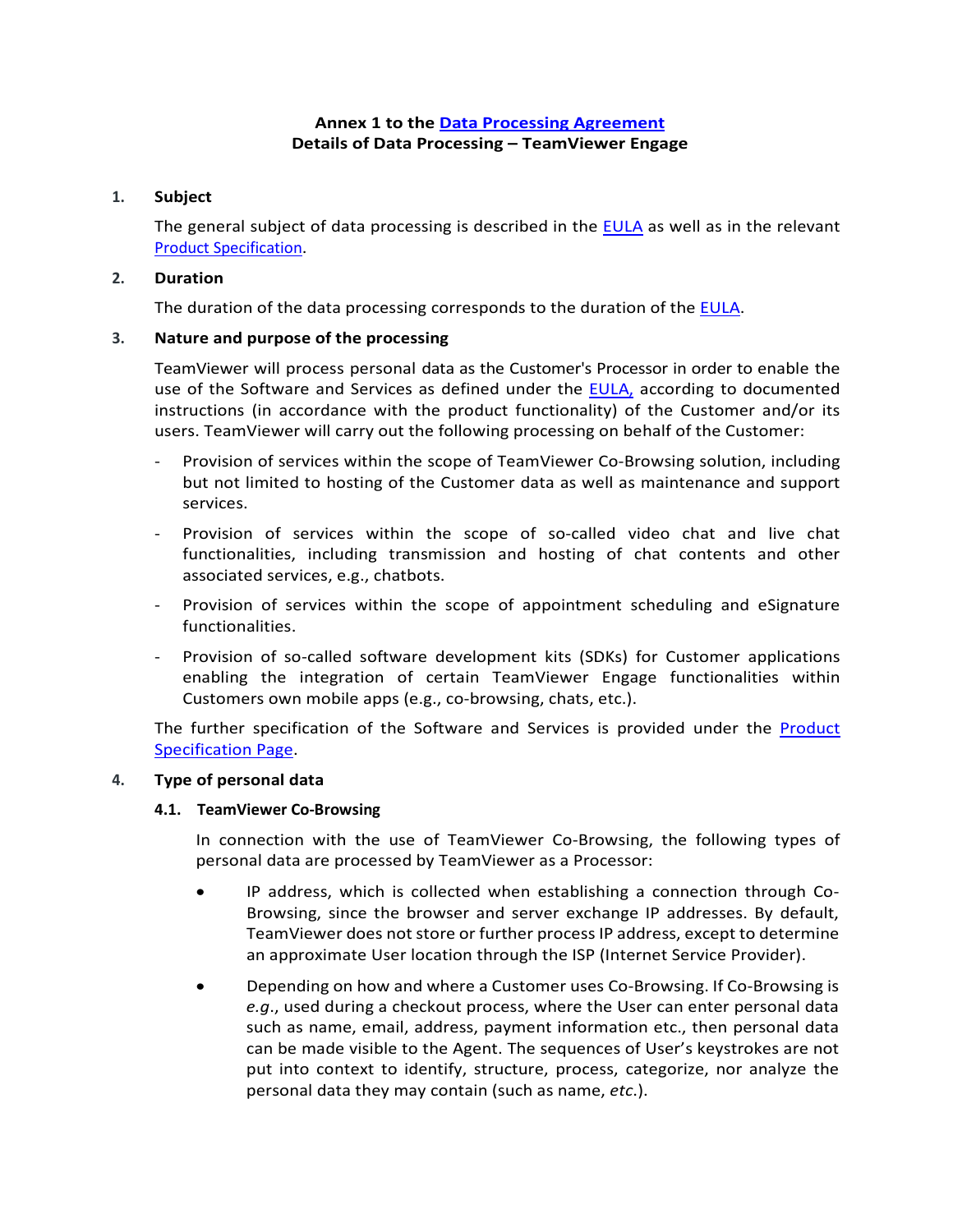- Co-Browsing recording, which may include personal data as described in this section [4.1](#page-0-0) (optional).
- Personal data processed via so called local storage variables and cookies, including the Session ID, acceptance of privacy policy (true/false). Such variables and cookies are by default set only for the duration of the session and are not used to re-identify the User at a later stage. More information on cookies and local storage variables are included as Appendix [4](#page-0-1) below.
- User interactions, including mouse movements, clicks, scrolls, visited pages.
- Employee personal data, *e.g*., name, email, language, assigned Co-Browsing sessions, Co-Browsing recordings, number of Co-Browsing sessions, activity logs, status, average co-browsing and chat durations per Employee, initiated and accepted co-browsing sessions, declined sessions, ended sessions and similar depending on Customer preferences.
- Personal data included in various reports, including but not limited performance, statistical and similar reports.

## **4.2. Live Chat, Video Chat, Chatbots**

- IP address, which is collected when a chat conversation is initiated, since the browser and server exchange IP addresses. By default, TeamViewer does not store or further process IP address, except to determine an approximate User location through the ISP (Internet Service Provider).
- Personal data provided by users themselves, including but not limited to names, email addresses, phone number, invoice numbers, account numbers, financial information, attachments such as pictures, files, videos and similar.
- Personal data relating to the Live Chat, *e.g.,* Session ID, browser and device information, or notices made by the Customer's Employees as well as chat recordings.
- Personal data in connection with the video chat as initiated between the Customer's users and Customer's Employees, including audio and video transmission, as well as personal data in connection with their interaction, involving e.g., whiteboard, screensharing, or documents, as applicable.
- Personal data processed via so called local storage variables and cookies, including the Session ID, acceptance of privacy policy (true/false), interaction with chat. Such variables and cookies are by default set only for the duration of the session and may be used to re-identify the User at a later stage, depending on Customer's default configurations. More information on cookies and local storage variables are included as Appendix [4](#page-0-1) below.
- Chat history stored in the data center for certain period of time by the Controllers Customers.
- Employee personal data, *e.g.,* name, email, language, assigned Chats, number of chats, activity logs, status, number of chats, chat durations per Employee, number of conversations by Employee and similar depending on Customer's preferences. Further information may include how long did it take for an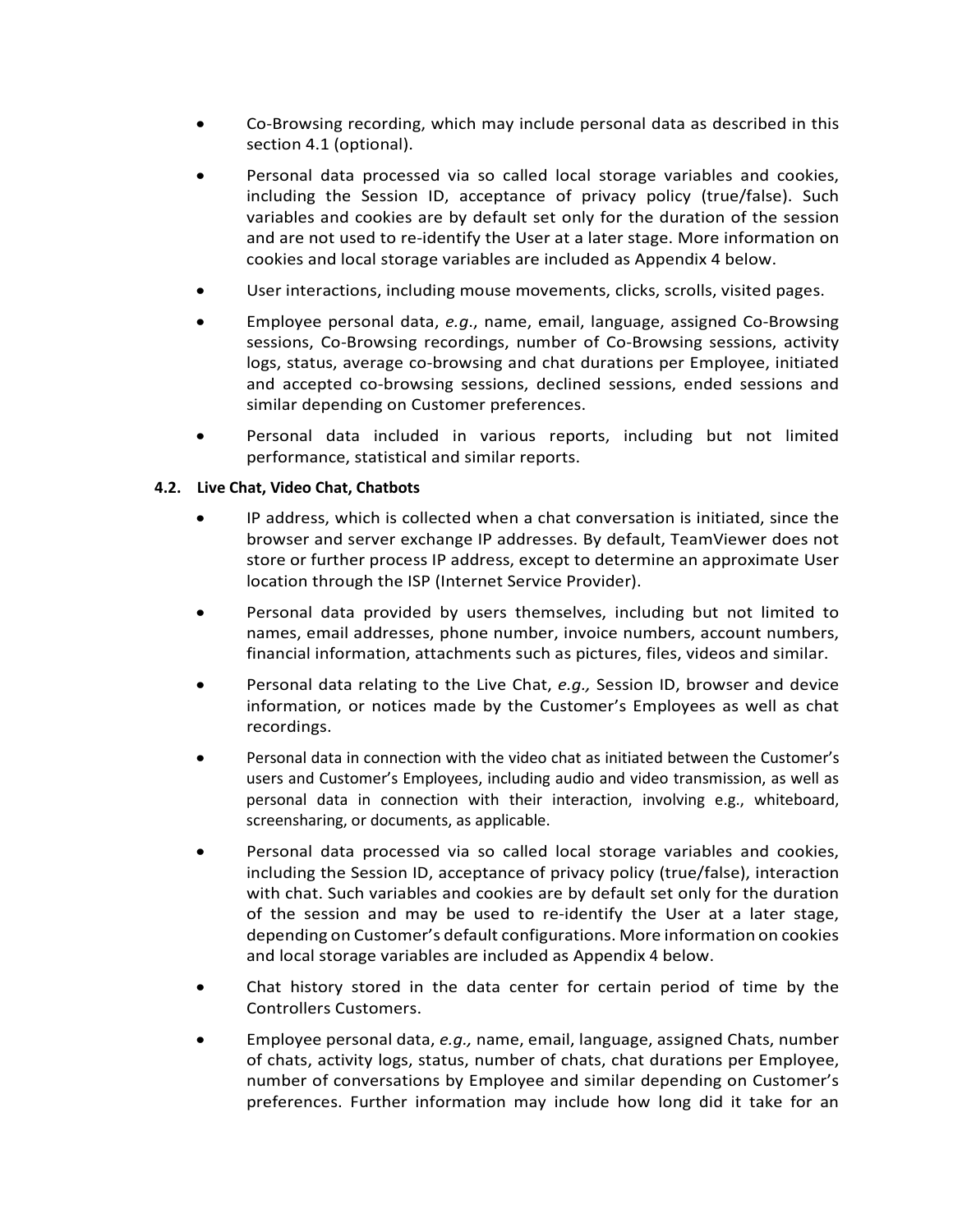Employee to open an assigned chat, how much time did he spend reading the chat, how much time did he spent answering (also how many text blocks/message templates did an employee use) etc. depending on Customer's default configurations.

• Personal data included in various dashboards and reports, including but not limited performance, statistical and similar reports.

## **4.3. Appointment Scheduler**

Within the appointment scheduler functionality, TeamViewers may process the following data on behalf of the Customer:

- Contact information of Customers Users (e.g., name, email address, phone number)
- Sending out and hosting of appointment confirmations as well as reminders.
- Hosting of appointment information and history
- Personal data included in various dashboards and reports, including but not limited performance, statistical and similar reports.

## **5. Categories of data subjects**

The following categories of data subjects are affected by the data processing:

- 5.1. Users (Customer's customers, website visitors, prospects, third parties).
- 5.2. Customer's Employees (Agents).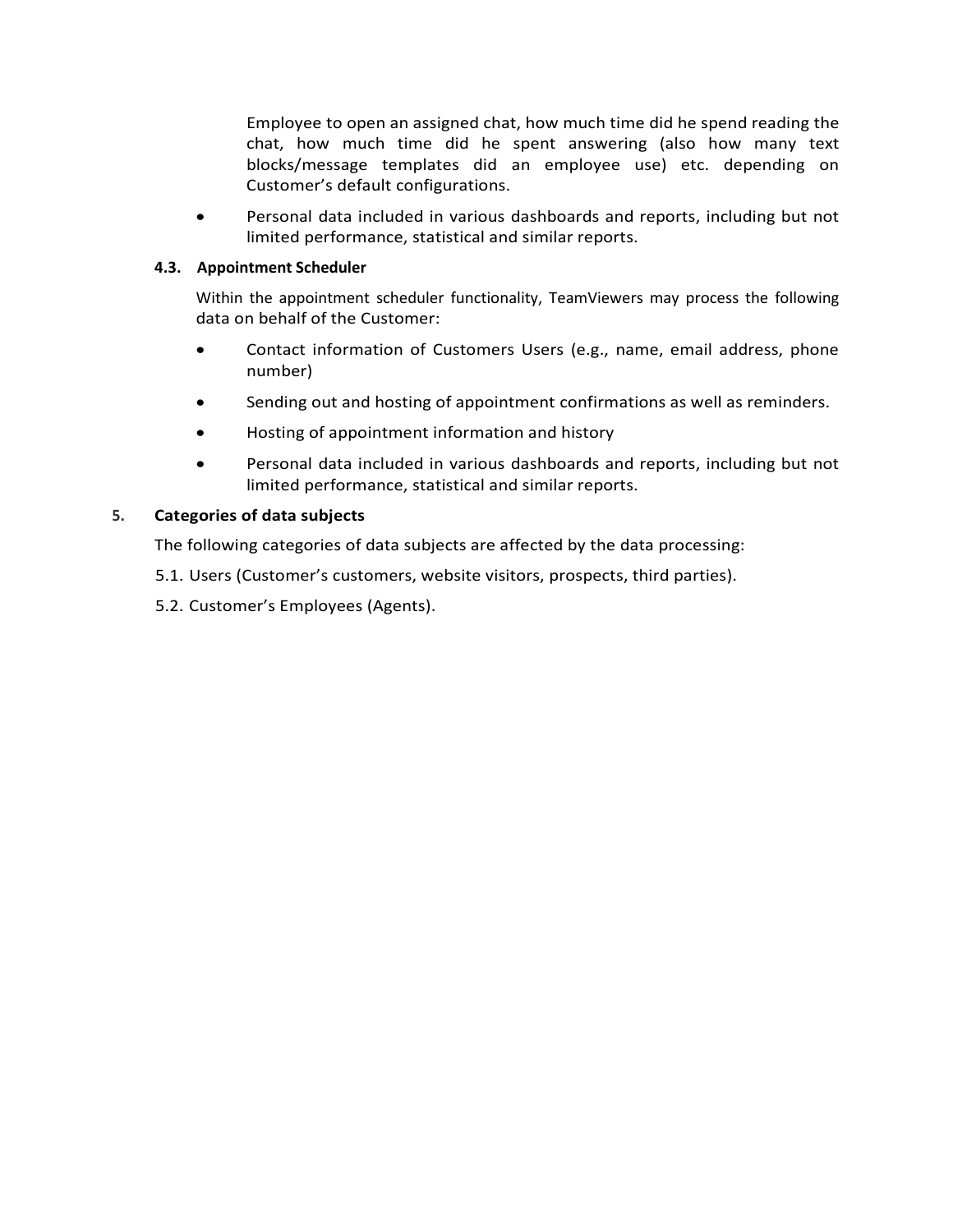### **Appendix [4](#page-0-1) to Annex 1**

### **1. Local Storage as website integration**

| Key      | <b>Related Feature/</b><br><b>Plugin</b> | <b>Purpose/Description</b>                                                                                                   | Lifespan             |
|----------|------------------------------------------|------------------------------------------------------------------------------------------------------------------------------|----------------------|
| cvvid    |                                          | VisitorId - can be assigned temporarily or<br>permanently                                                                    | Session or permanent |
| CV i     | Live Chat                                | "true" if privacy policy has been accepted in<br>chat.                                                                       | Session              |
| CV Sp    | Live Chat                                | Indicator whether a message has been sent<br>or an interaction (e.g., button click) has taken<br>place by the User.          | Session              |
| visited  | Live Chat                                | "true" as soon as the User interacts with<br>the WebChat for the first time - e.g., to trigger<br>a chatbot only once.       | Session              |
| cysid    | Co-Browsing                              | SessionId to ensure the continuity of a co-<br>browsing session when changing pages or<br>across multiple tabs.              | Session              |
| cv-shrid | Co-Browsing                              | 5-digit numerical code through which an<br>employee can connect to an employee by co-<br>browsing.                           | Session              |
| $CV-S$   | Co-Browsing                              | "true" as soon as customer releases his session<br>or has requested co-browsing.                                             | Session              |
| cv-lycs  | Co-Browsing                              | Indicator that the session has been closed -<br>to end the<br>co-browsing<br>necessary<br>session across multiple open tabs. | Session              |
| CV_LVD   | Co-Browsing                              | Temporary data for switching between two<br>tabs - to ensure continuity of co-browsing<br>session                            | Session              |

#### **2. Cookies for website integration**

In order to enable continuous sessions not only on the same domain (*e.g.,* user switches from yourwebsite.com to yourwebsite.com/imprint) but also across various Customer domains (*e.g*., user switches from yourwebsite.com to wiki.yourwebsite.com), the local storage variables are "converted" into cookies. In this case the purpose and naming remain the same as for the Local Storage Variables.

| Key      | <b>Related Feature/</b><br>Plugin | <b>Purpose/Description</b>                                                                                                   | Lifespan |
|----------|-----------------------------------|------------------------------------------------------------------------------------------------------------------------------|----------|
| cysid    | Co-Browsing                       | SessionId to ensure the continuity of a Co-<br>Browsing session when changing pages or<br>across multiple tabs.              | Session  |
| cv-shrid | Co-Browsing                       | 5-digit numerical code through which an<br>employee can connect to an employee by Co-<br>Browsing.                           | Session  |
| $CV-S$   | Co-Browsing                       | "true" as soon as customer releases his session<br>or has requested Co-Browsing.                                             | Session  |
| cv-lycs  | Co-Browsing                       | Indicator that the session has been closed -<br>to end the<br>Co-Browsing<br>necessary<br>session across multiple open tabs. | Session  |